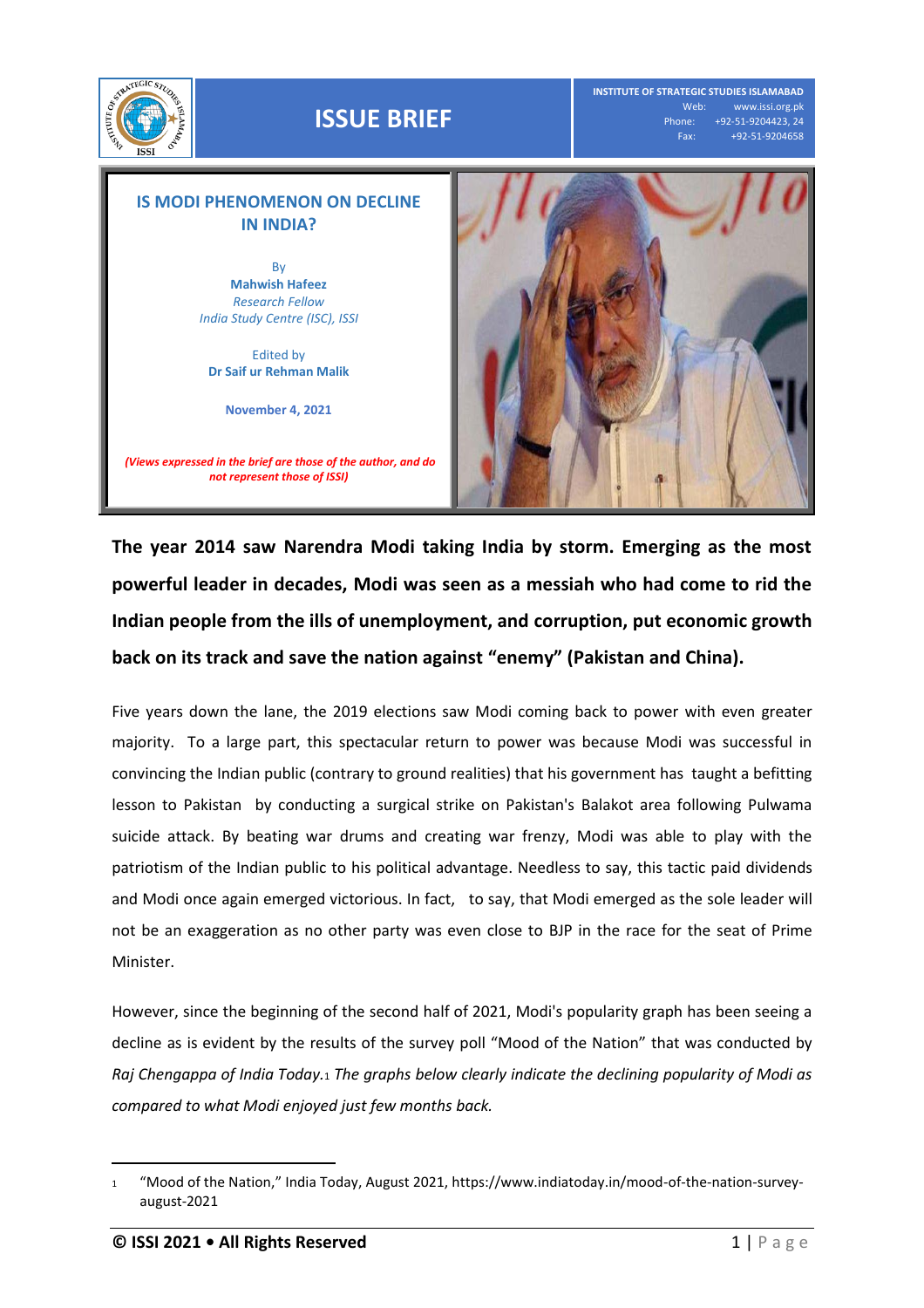

**Source:** Twitter, August 16, 2021 <sup>2</sup>

The graph clearly shows that Public confidence in Modi is gradually declining as in August 2020, 66% people wished Modi to be next Prime Minister as well which has now declined to mere 24 per cent. At the same time, it is also worth noticing that members/politicians of other parties are nowhere close to Modi. This fact alone is enough to make Modi's political future stable and bright.

When asked about the performance of Modi as Prime Minister, in January 2021 74 percent people voted in favour of Modi.

## How do you rate Modi's performance as Prime Minister?



## **Source:** India Today, January 2021.<sup>3</sup>

Whereas, the recent survey shows a downward trend. Today, 11 per cent Indians rated Modi's performance as poor whereas those who believe that Modi's performance as Prime Minister is good and outstanding has dipped to only 54 per cent. <sup>4</sup>

 $\overline{a}$ 

<sup>2</sup> Shivam Vij, Twitter, August 16, 2021, 6:43 PM, https://twitter.com/DilliDurAst/status/1427264871406604295/photo/1

<sup>3</sup> "Mood of the Nation," India Today, January 2021, https://www.indiatoday.in/mood-of-the-nation-survey-2021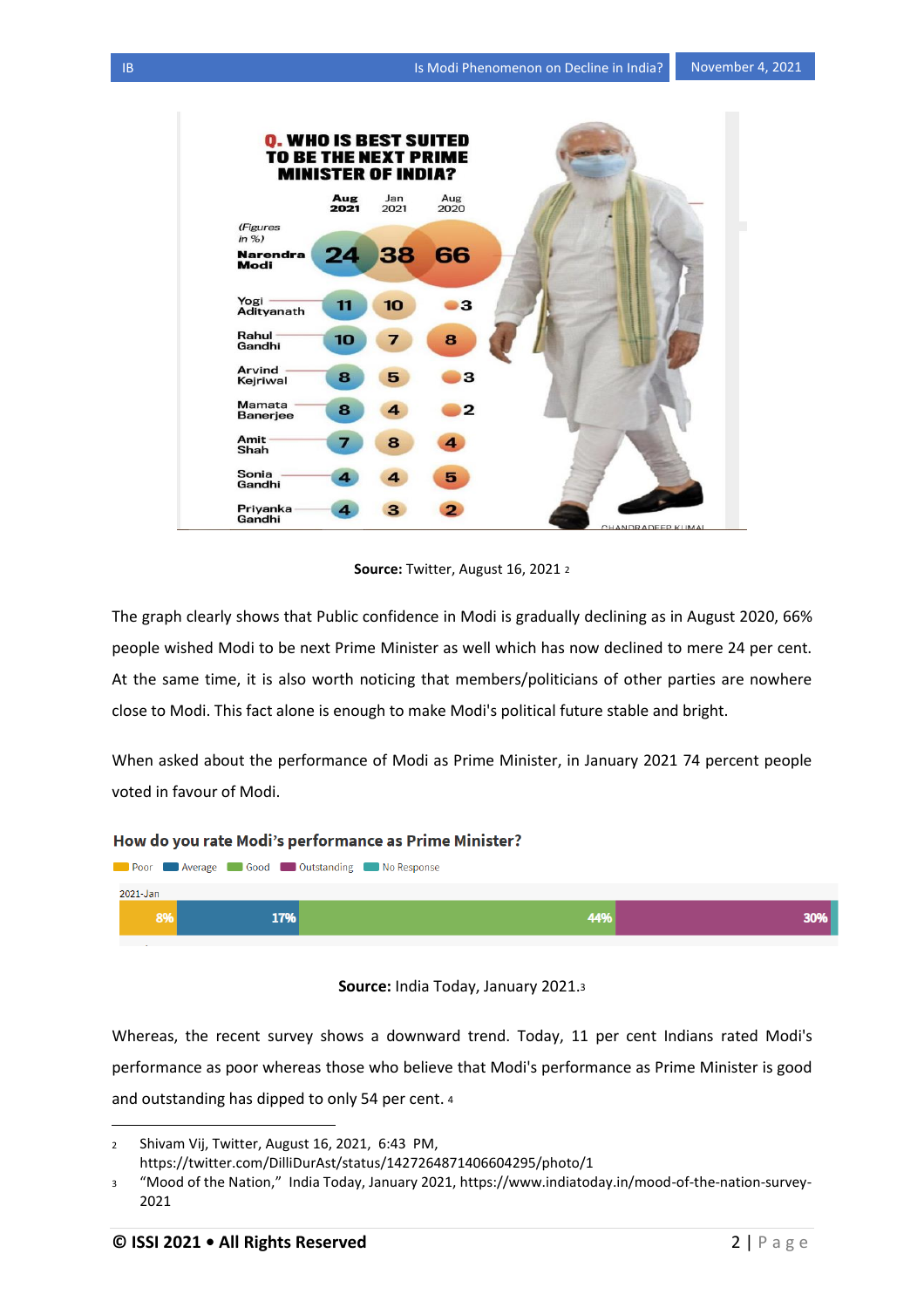Similarly, in response to the question that if elections were held immediately, who would the Indian people vote for, the survey shows at least a dip of 55 seats that the BJP would be losing.

There seems to be two main reasons that are contributing in the popularity decline of Modi i.e. economy and Modi's handling of the second wave of Covid 19.

The second wave of Covid 19 turned out to be a nightmare for India. The death toll crossed 0.2 million in the second wave.5 There was a point when daily Covid cases rose to 400,000 per days which had put immense pressure on the hospitals and as a result, many patients were sent away by hospital staff. There was acute shortage of oxygen cylinders and medicines.<sub>7</sub> Images of people gasping for oxygen on the roads and continuous burning of funeral pyres flashed on electronic media throughout the world.

Amid this massive human tragedy, Modi government was severely criticised for not taking timely precautionary measures. Election campaigns were held in five states where SoPs were ignored.<sup>8</sup> International cricket matches were held between India and England that was witnessed live at the stadium by 130,000 people.<sup>9</sup> But above all it was the kumbh Mela where approximately 1.3 million people participated.<sup>10</sup> The catastrophe in the form of second wave of Covid -19 that fell upon India following all these events led to popular demand of Modi's steeping down as the Prime Minister of India.

l

<sup>4</sup> "Modi's popularity dips to 24%, but BJP best bet if polls held now :Survey," *Deccan Herald*, August 17, 2021, https://www.deccanherald.com/national/modis-popularity-dips-to-24-but-bjp-best-bet-if-pollsheld-now-survey-1020840.html

<sup>5</sup> "Over 50% of total Covid deaths during peak of second wave," Economic Times, July 21, 2021https://economictimes.indiatimes.com/news/india/over-50-of-total-covid-deaths-during-peak-ofsecond-wave/articleshow/84622071.cms?from=mdr

<sup>6</sup> "India's daily Covid-19 cases pass 400,000 for first time as second wave worsens," REUTERS, May 1,2021 https://www.reuters.com/world/asia-pacific/india-posts-record-daily-rise-covid-19-cases-401993-2021- 05-01/

<sup>7</sup> Covid-19: India outrage over 'no oxygen shortage death data, claim," BBC News, July 21, 2021, https://www.bbc.com/news/world-asia-india-57911638

<sup>8</sup> "Covid-19: How India failed to prevent a deadly second wave," BBC News, April 19, 2021, https://www.bbc.com/news/world-asia-india-56771766

<sup>9</sup> Ibid

<sup>10</sup> Sunjib Kumar Das, "Covid-19 second wave : From IPL to elections, India undone by 'opiate' of cricket and politics," Gulf News, May 5, 2021, https://gulfnews.com/opinion/op-eds/covid-19-second-wave-from-iplto-elections-india-undone-by-opiate-of-cricket-and-politics-1.78965948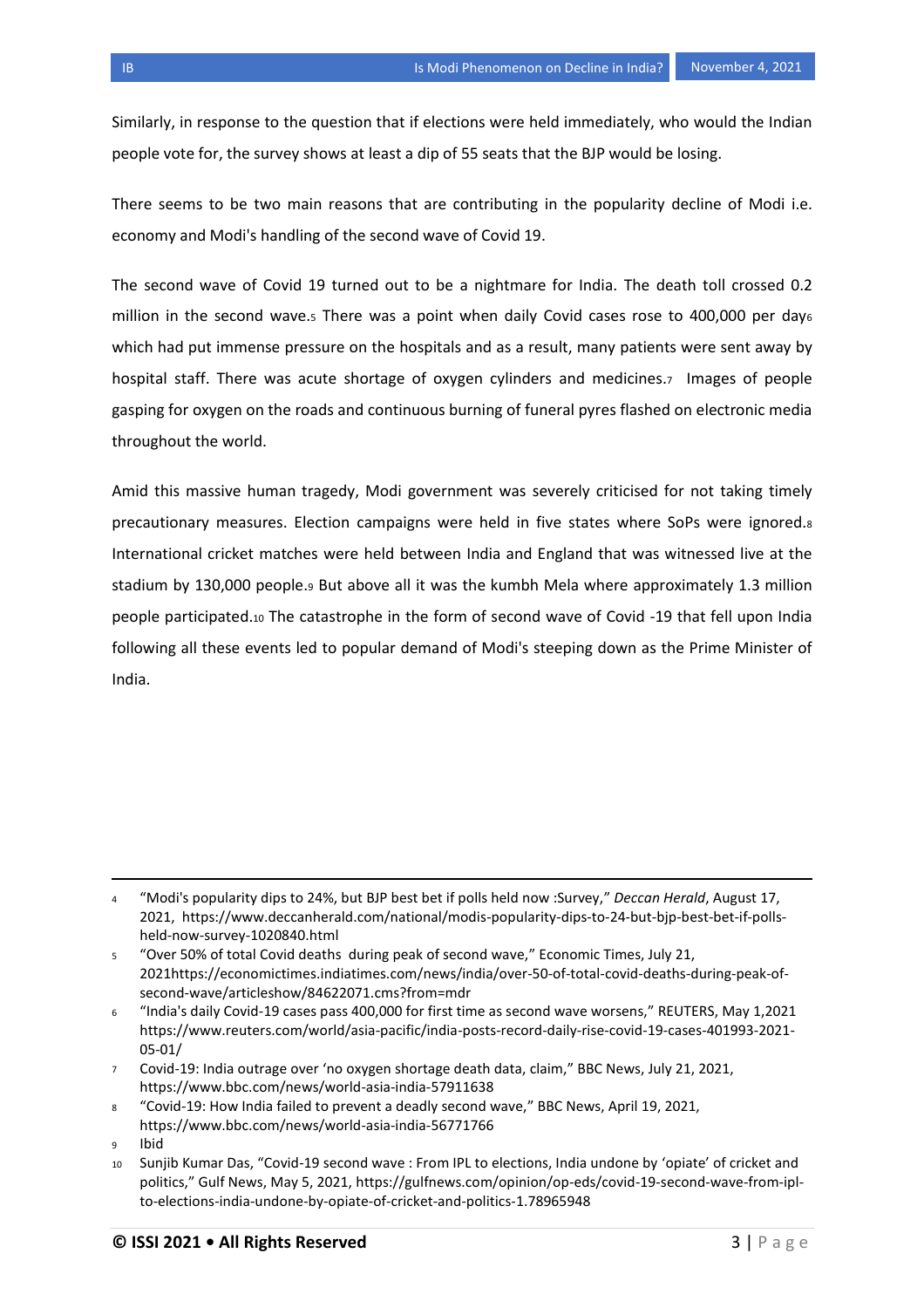



Similarly, on the economic front, Modi has not been able to bring the economic reforms that were promised during his 2014 and 2019 election campaigns. In the fourth quarter of 2019-2020, India's GDP stood at 3.1 from 7-8 per cent when Modi took power.<sup>12</sup> The nightmare of 2016 demonetization is still fresh in the minds of people. The rising unemployment, which has climbed to 45 years high in 2019<sup>13</sup> is also a source great disappointment particularly in the younger generation. As per one estimate, around 25 million people lost their jobs in 2021 whereas, 75 million people plunged back into poverty.<sup>14</sup>

l

<sup>11</sup> Shivam Vij, Twitter, August 16, 2021, 6:50 PM, https://twitter.com/DilliDurAst/status/1427266416097386504/photo/1

<sup>12</sup> "India GDP growth slows to 3.1% in Q4 as Covid-19 lockdown hits economy," Business Standard, May 30, 2020, https://www.business-standard.com/article/economy-policy/india-gdp-growth-slips-to-44-quarterlow-of-3-2-in-q4-11-yr-low-in-fy20-120052901552\_1.html

<sup>13</sup> "Cat finally out of bag: Unemployment at 45 year high, Government defends data," *India Today*, May 31 , 2019, https://www.indiatoday.in/business/story/india-unemployment-rate-6-1-per-cent-45-year-highnsso-report-1539580-2019-05-31

<sup>14</sup> "India economy: Seven years of Modi in Seven Charts," BBC News, June 22, 2021, https://www.bbc.com/news/world-asia-india-57437944